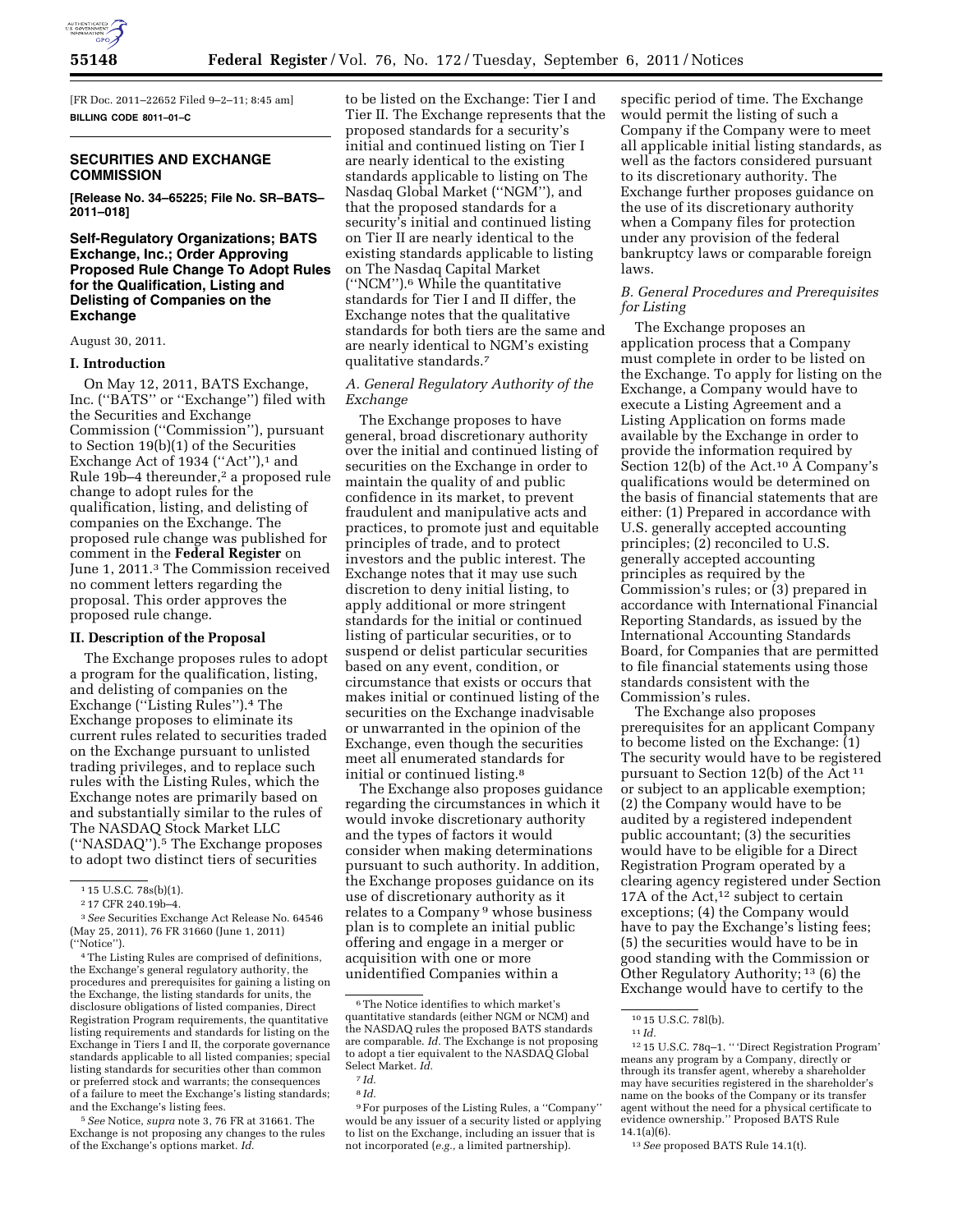Commission, and the securities would have to become effective, pursuant to Section 12(d) of the Act; 14 and (7) the securities would have to be depositary eligible pursuant to the rules and procedures of a securities depository registered as a clearing agency under Section 17A of the Act.15

The Exchange proposes to permit Companies, which have securities listed on another national securities exchange, to apply to list those securities on the Exchange. The Exchange represents that this would foster competition among markets and further the development of the national market system.16 The Exchange would make an independent determination of whether such Companies satisfy all applicable listing standards and would require Companies to enter into a dual listing agreement with the Exchange.

While the Exchange would certify such dually listed securities for listing on the Exchange, it would not exercise its authority separately to designate or register such dually listed securities as national market system securities within the meaning of Section 11A of the Act or the rules thereunder. As a result, these securities, which already would be designated as national market system securities under the Consolidated Quotation Service (''CQS'') and Consolidated Tape Association national market system plans (''CQ and CTA Plans'') or the Nasdaq Unlisted Trading Privileges national market system plan (''UTP Plan''), as applicable, would remain subject to those plans. For purposes of the national market system, such securities would continue to trade under their current ticker symbols. The Exchange would continue to send all quotations and transaction reports in such securities to the processor for the CTA Plan or UTP Plan, as applicable.

#### *C. Disclosure Obligations*

The Exchange proposes requirements for Companies to provide information to the Exchange, to file financial reports and other documentation required pursuant to the Securities Act of 1933 and the rules and regulations thereunder, and to make public disclosures, including disclosures required pursuant to Regulation FD.17 Such requirements would include providing the Exchange's Surveillance Department with notification prior to public release of material information. The Exchange also proposes obligations regarding notification to the Exchange of administrative matters and corporate actions. The Exchange proposes additional guidance to Companies on the importance of them providing prompt and complete notifications. The Exchange represents that such notice is critical to the proper functioning of the capital markets and to investor confidence.18

### *D. Quantitative Listing Requirements and Standards for Tier I Securities 19*

1. Primary Equity Securities—Initial Listing Requirements and Standards

The Exchange proposes to adopt quantitative initial listing requirements pertaining to the public float, distribution of shares, and trading volume of the security. Specifically, a Company would have to have a minimum bid price of \$4 per share, a minimum of 1.1 million publicly held shares, and a minimum of 400 round lot holders.

The Exchange also proposes to require that the issuer of the security meet at least one of the following standards income, equity, market value, or total assets/total revenue. The income standard would require that an issuer have annual pre-tax income from continuing operations of at least \$1 million in the most recently completed fiscal year or in two of the three most recently completed fiscal years, \$15 million in stockholders' equity, a market value of publicly held shares of at least \$8 million, and at least three registered and active Market Makers.20 The equity standard would require that an issuer have stockholders' equity of at least \$30 million, a two-year operating history, a market value of publicly held shares of at least \$18 million, and at least three registered and active Market Makers. The market value standard for currently publicly traded Companies would require a market value of listed securities of at least \$75 million, a market value of publicly held shares of at least \$20 million, and at least four registered and active Market Makers. Finally, the total assets/total revenue standard would require that total assets and total revenue for the most recent

fiscal year and two of the three most recently completed fiscal years be at least \$75 million, that the market value of publicly held shares be at least \$20 million, and that the issuer have at least four registered and active Market Makers.

2. Rights and Warrants, and Preferred Stock and Secondary Classes of Common Stock—Initial Listing Requirements

For initial listing, the Exchange proposes to require that at least 450,000 rights or warrants be issued, and that the underlying security be listed on the Exchange or be a covered security, and that the issuer have at least three registered and active Market Makers. For warrants, the Exchange would also require that there be at least 400 round lot holders. When the primary equity security of an issuer is listed on the Exchange as a Tier I security or is a covered security, the Exchange would require that the preferred stock or secondary classes of common stock meet similar requirements. Specifically, the Exchange would require that there be at least 200,000 publicly held shares with a market value of at least \$4 million, a minimum bid price of \$4 per share, at least 100 round lot holders, and at least three registered and active Market Makers. When the primary equity security of an issuer is not listed on the Exchange as a Tier I security or is not a covered security, the Exchange proposes that the preferred stock and/or secondary class of common stock be listed on the Exchange as a Tier I security so long as the security has met the initial listing requirements and standards for primary equity securities on Tier I.

3. Units—Initial Listing and Maintenance Requirements

The Exchange proposes that all units must have at least one equity component, and that all components of such units must satisfy the requirements for initial and continued listing as Tier I securities, except for debt components.21 All components of a unit

<sup>14</sup> 15 U.S.C. 78l(d).

<sup>15</sup> 15 U.S.C. 78q–1.

<sup>16</sup>*See* Notice, *supra* note 3, 76 FR at 31662.

<sup>17</sup> 17 CFR 243.100 *et seq.* 

<sup>18</sup>*See* Notice, *supra* note 3, 76 FR at 31662.

<sup>19</sup>The Exchange proposes to divide the quantitative listing standards into two subcategories in the Listing Rules: listing requirements and listing standards. Listing requirements would be quantitative metrics, all of which a Company would have to meet for initial or continued listing on a particular tier. Listing standards would consist of bundles of quantitative metrics; however, unlike listing requirements, a Company only would have to meet at least one listing standard to become listed or to continue listing.

<sup>20</sup> ''Market Maker'' means a member of the Exchange that acts as a market maker on the Exchange. *See* BATS Rules Chapter XI.

 $\ensuremath{^{21}\text{The}}$  Exchange proposes that all debt components of a unit, if any, must meet the following requirements: (1) The debt issue must have an aggregate market value or principal amount of at least \$5 million; (2) the issuer of the debt security must have equity securities listed on the Exchange as a Tier I security; and (3) in the case of convertible debt, the equity into which the debt is convertible must itself be subject to real-time last sale reporting in the United States, and the convertible debt must not contain a provision which gives the company the right, at its discretion, to reduce the conversion price for periods of time or from time to time unless the company establishes Continued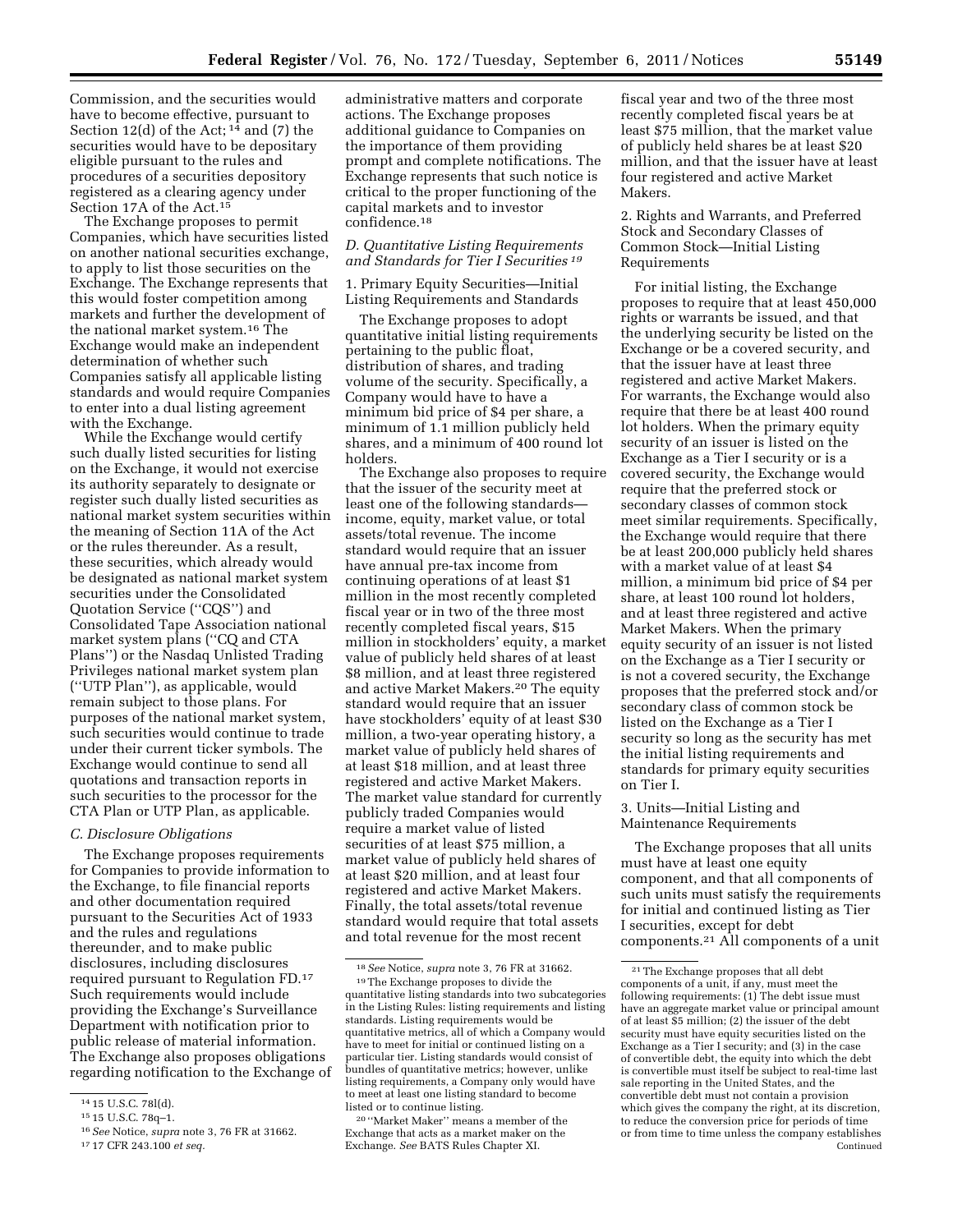would have to be issued by the same issuer, and all units and issuers of such units would have to comply with the initial and continued listing requirements of Tier I. For initial listing, a unit would have to have at least three registered and active Market Makers, and, for continued listing, a unit would have to have at least two registered and active Market Makers, one of which could be a Market Maker entering a stabilizing bid.

### 4. Primary Equity Securities— Maintenance Requirements and Standards

For continued approval of a primary equity security listing, the Exchange proposes to require that there be a minimum bid price of \$1 per share and at least 400 total holders. The Exchange would also require that issuers meet at least one of the following standards equity, market value, or total assets/total revenue. The equity standard would require that stockholders' equity be at least \$10 million, that there be at least 750,000 publicly held shares with a market value of at least \$5 million, and that there be at least two registered and active Market Makers. The market value standard would require that the market value of listed securities be at least \$50 million, that there be at least 1.1 million publicly held shares with a market value of at least \$15 million, and that there be at least two registered and active Market Makers. The total assets/ total revenue standards would require that there be total assets and total revenue of at least \$50 million each for the most recently completed fiscal year or two of the three most recently completed fiscal years, at least 1.1 million publicly held shares with a market value of at least \$15 million, and at least four registered and active Market Makers.

5. Rights and Warrants, Preferred Stock and Secondary Classes of Common Stock—Maintenance Requirements and Standards

For continued listing, the Exchange proposes to require that the rights or warrants continue to be listed on the Exchange as a Tier I security or be a covered security, and that there be at least two registered and active Market Makers, one of which could be a Market Maker entering a stabilizing bid. For preferred stock and secondary classes of common stock, the Exchange also proposes that a Company's primary equity security be listed on the Exchange as a Tier I security or as a

covered security. The Exchange further proposes that the preferred stock or secondary class of common stock have at least 100,000 publicly held shares with a market value of at least \$1 million, a minimum bid price of \$1 per share, at least 100 public holders, and at least two registered and active Market Makers. When a Company's primary equity security is not listed on the Exchange as a Tier I security or is not a covered security, the Exchange proposes that the preferred stock and/or secondary class of common stock may continue to be listed on the Exchange as a Tier I security so long as the security has met the continued listing criteria for primary equity securities.

# *E. Quantitative Listing Requirements and Standards for Tier II Securities 22*

1. Primary Equity Securities—Initial Listing Requirements and Standards

The Exchange proposes to adopt quantitative initial listing requirements pertaining to the public float, distribution of shares, and trading volume of a security. Specifically, the Exchange would require a Company to have a minimum bid price of \$4 per share, a minimum of one million publicly held shares, at least 300 round lot holders, and at least three registered and active Market Makers.23

The Exchange would also require that the issuer of the security meets at least one of the following standards—equity, market value, or net income. The equity standard would require stockholders' equity of at least \$5 million, a market value of publicly held shares of at least \$15 million, and a two-year operating history. The market value standard would require a market value of listed securities of at least \$50 million, stockholders' equity of at least \$4 million, and a market value of publicly held shares of at least \$15 million. The net income standard would require net income from continuing operations of at least \$750,000 in the most recently completed fiscal year or in two of the three most recently completed fiscal years, stockholders' equity of at least \$4 million, and a market value of publicly held shares of at least \$5 million.

2. Preferred Stock and Secondary Classes of Common Stock; Rights, Warrants, and Convertible Debt—Initial Listing Requirements

When the primary equity security of an issuer is listed on the Exchange as a Tier II security or is a covered security,

the Exchange proposes to require that the preferred stock or secondary classes of common stock have at least 200,000 publicly held shares with a market value of at least \$3.5 million, a minimum bid price of \$4 per share, at least 100 round lot holders, and at least three registered and active Market Makers. When a company's primary equity security is not listed on the Exchange as a Tier II security or is not a covered security, the Exchange proposes that the preferred stock and/or secondary class of common stock be listed on the Exchange as a Tier II security so long as the security has met the initial listing requirements and standards for primary equity securities on Tier II.

For initial listing of rights, warrants, and put warrants, the Exchange also proposes to require that at least 400,000 are issued and that the underlying security is listed on the Exchange or is a covered security. For warrants, the Exchange further proposes to require that there be at least 400 round lot holders, and at least three registered and active Market Makers.

For initial listing of convertible debt securities, the Exchange would require that the principal amount outstanding be at least \$10 million, that the current last sale information be available in the United States with respect to the underlying security into which the bond or debenture is convertible, and that the security have at least three registered and active Market Makers. In addition to these conditions, the Exchange proposes to require that issuers also meet one of the following conditions: (1) That the issuer of the debt has an equity security that is listed on the Exchange, NASDAQ, NYSE Amex LLC (''NYSE Amex''), or the New York Stock Exchange (''NYSE''); (2) that an issuer whose equity security is listed on the Exchange, NASDAQ, NYSE Amex, or NYSE directly or indirectly owns a majority interest in, or is under common control with, the issuer of the debt security, or has guaranteed the debt security; (3) a nationally recognized securities rating organization (an ''NRSRO'') has assigned a current rating to the debt security that is no lower than an S&P Corporation ''B'' rating or equivalent rating by another NRSRO; or (4) if no NRSRO has assigned a rating to the issue, an NRSRO has currently assigned: (a) an investment grade rating to an immediately senior issue; or (b) a rating that is no lower than an S&P Corporation ''B'' rating, or an equivalent rating by another NRSRO, to a pari passu or junior issue.

For initial listing of index warrants, the Exchange would require that the

a minimum period of ten business days within which such price reduction will be in effect.

<sup>22</sup>*See supra* note 19.

<sup>23</sup>For American Depository Receipts, the Exchange would also require there be at least 400,000 issued.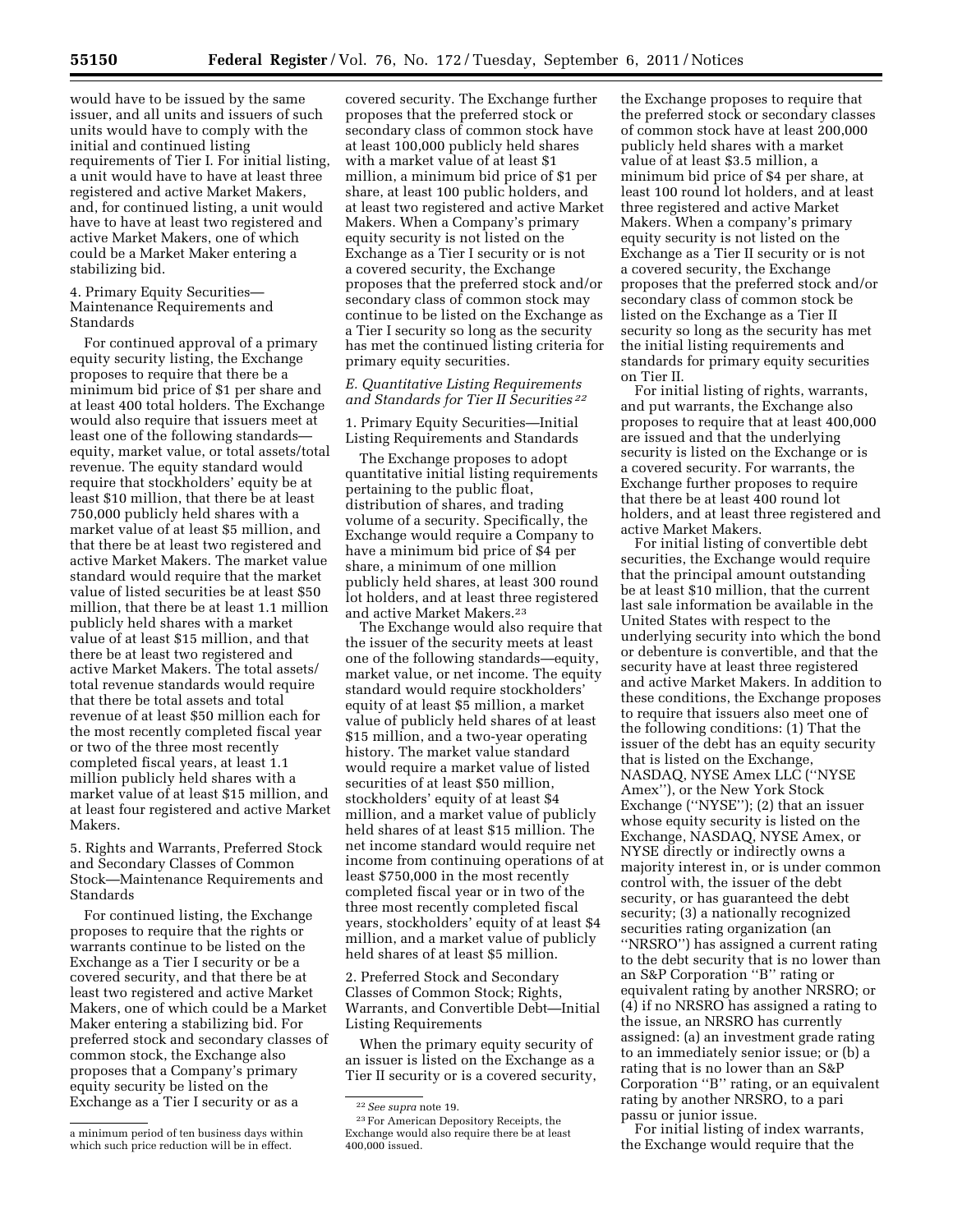minimum public distribution be at least one million warrants, that there be a minimum of 400 public holders, that the market value of the index warrants be at least \$4 million, and that the issuer have a minimum tangible net worth in excess of \$150 million.

### 3. Units—Initial Listing and Maintenance Requirements

The Exchange proposes that all component parts of units must meet the Tier II requirements for initial and continued listing. Further, the minimum period for listing of the units would be 30 days from the first day of listing, except the period could be shortened if the units are suspended or withdrawn for regulatory purposes. Companies and underwriters seeking to withdraw units from listing would have to provide the Exchange with notice of such intent at least 15 days prior to withdrawal. For initial listing, a unit would have to have at least three registered and active Market Makers, and, for continued listing, a unit would have to have at least two registered and active Market Makers, one of which may be a Market Maker entering a stabilizing bid.

## 4. Primary Equity Securities— Maintenance Requirements and Standards

For continued approval of a primary equity security listing, the Exchange proposes to require a minimum bid price of \$1 per share, at least 300 public holders, at least 500,000 publicly held shares with a market value of at least \$1 million, and at least two registered and active Market Makers, one of which may be a Market Maker entering a stabilizing bid.

Additionally, the Exchange proposes to require that issuers meet at least one of the following standards—equity, market value, or net income. The equity standard would require that stockholders' equity be at least \$2.5 million. The market value standard would require that the market value of listed securities be at least \$35 million. The net income standard would require net income from continuing operations of \$500,000 in the most recently completed fiscal year or in two of the three most recently completed fiscal years.

5. Preferred Stock and Secondary Classes of Common Stock; Rights, Warrants, and Convertible Debt— Maintenance Requirements

When the primary equity security is listed on the Exchange as a Tier II security or is a covered security, the Exchange proposes that a Company's preferred stock or secondary class of

common stock have a minimum bid price of \$1 per share, at least 100 public holders, at least 100,000 publicly held shares, a market value of publicly held shares of at least \$1 million, and at least two registered and active Market Makers, one of which may be a Market Maker entering a stabilizing bid. When a Company's primary equity security is not listed on the Exchange as a Tier II security or is not a covered security, the Exchange proposes that the preferred stock and/or secondary class of common stock be listed on the Exchange as a Tier II security so long as the security has met the criteria of the continued listing of primary equity securities on Tier II.

For rights, warrants, and put warrants (*i.e.,* instruments that grant the holder the right to sell to the issuing Company a specified number of shares of the Company's common stock, at a specified price until a specified period of time), the Exchange proposes that the underlying security remain listed on the Exchange or be a covered security, and that there be at least two registered and active Market Makers, one of which may be a Market Maker entering a stabilizing bid.

For continued listing of convertible debt securities, the Exchange proposes to require a principal amount outstanding of at least \$5 million, at least two registered and active Market Makers, one of which may be a Market Maker entering a stabilizing bid, and current last sale information available in the United States with respect to the underlying security into which the bond or debenture is convertible.

# *F. Corporate Governance Standards*

As noted by the Exchange, in addition to having quantitative listing standards based on the standards applicable to NASDAQ-listed Companies, particularly those designated as NGM or NCM securities, the Exchange proposes nearly identical qualitative standards to those of NGM for both tiers of the Exchange.24 Specifically, the Exchange proposes to adopt corporate governance standards relating to a Company's board of directors, audit committee requirements, independent director oversight of executive compensation, a mandatory code of conduct, shareholder meetings (including proxy solicitation and quorum), review of related party transactions, and shareholder approval (including voting rights). The Exchange believes that preliminarily adopting uniform corporate governance standards to those of NASDAQ would assist issuers and their advisors in

determining the Exchange's requirements.25

### *G. Listing Standards for Other Securities*

The Exchange proposes listing standards applicable to ''other securities,'' including exchange traded funds, index-linked securities, selected equity-linked debt securities, trust issued receipts, and index warrants. The Exchange notes that the proposed standards for these securities are both similar to the Exchange's current standards applicable to securities traded on the Exchange pursuant to unlisted trading privileges, as well as NASDAQ's standards.26

### *H. Failure to Meet Listing Standards*

The Exchange proposes that securities of a Company that do not meet the listing standards set forth in the Listing Rules are subject to delisting from, or denial of initial listing on, the Exchange. Accordingly, the Exchange proposes procedures for the independent review, suspension, and delisting of Companies that fail to satisfy one or more requirements or standards for initial or continued listing, and thus are deficient with respect to the listing standards.

The Listings Qualifications Department would be responsible for identifying deficiencies that could lead to delisting or denial of a listing application, notifying the Company of the deficiency or denial, and issuing Staff Delisting Determinations and Public Reprimand Letters. The Exchange also proposes various responsibilities when a Company receives notice of a deficiency, including public notification responsibilities.

The Hearings Panel, upon timely request by a Company, would review a staff delisting determination, denial of a listing application, or public reprimand letter at an oral or written hearing, and issue a decision that could, among other things, grant an exception to the Exchange's listing standards or affirm a delisting. The Exchange Listing and Hearings Review Council, upon timely appeal by a Company or on its own initiative, could review the decisions of the Hearings Panel. Finally, the Exchange Board of Directors could exercise discretion to review a Listing Council decision.

The Exchange also proposes procedures related to Commission notification of the Exchange's final delisting determinations, rules applicable to adjudicators and advisors,

<sup>24</sup>*See* Notice, *supra* note 3, 76 FR at 31665.

<sup>25</sup> *Id.* 

<sup>26</sup> *Id.*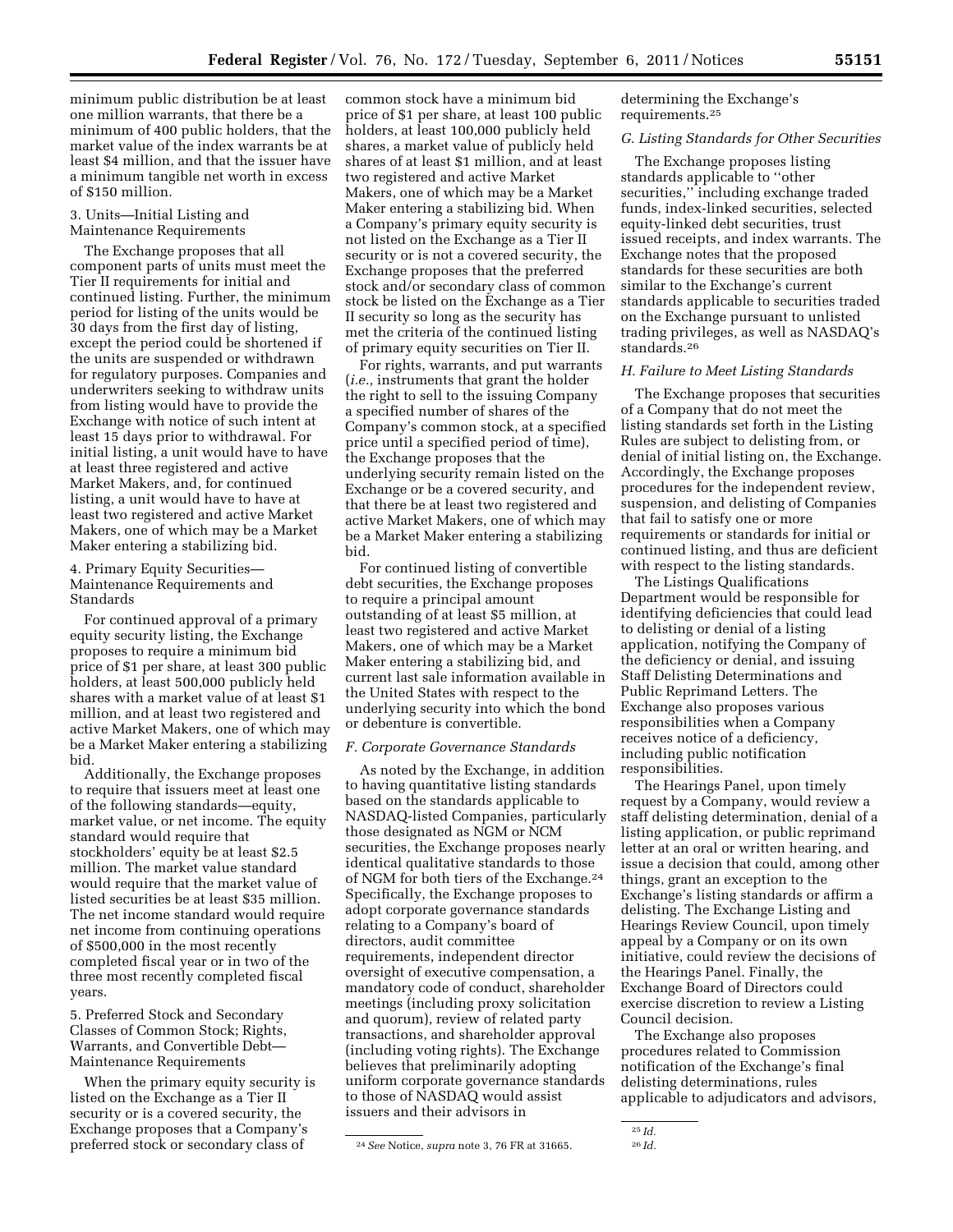and general information relating to the adjudicatory process.

A Company's failure to maintain compliance with the applicable provisions of the Listing Rules would result in the termination of the listing unless an exception is granted to the Company. The termination of the Company's listing would become effective in accordance with the procedures set forth in the Listing Rules.

#### *I. Listing Fees*

The Exchange proposes to commence its listings business by charging entry fees of \$100,000 and \$50,000 for Companies listed on Tiers I and II, respectively. The initial primary listing fee for both tiers would include a \$25,000 non-refundable application fee. The Exchange also proposes to charge annual fees of \$35,000 and \$20,000 for Companies listed on Tiers I and II, respectively, on a prorated basis.

The Exchange proposes to waive the entry fee for any Company that is listed on another national securities exchange if such Company transfers its listing to the Exchange, is dually-listed on the Exchange and another national securities exchange but ceases to maintain its listing on that other national securities exchange, or is listed on another national securities exchange but not listed on the Exchange, if the issuer of such securities is acquired by an unlisted Company and, in connection with the acquisition, the unlisted Company lists exclusively on the Exchange. Annual dual listing fees would be \$15,000 for both tiers and would be prorated.27

#### **III. Discussion**

After careful review of the proposal, the Commission finds that the proposed rule change is consistent with the requirements of the Act and the rules and regulations thereunder applicable to a national securities exchange.28 In particular, the Commission finds that the proposal is consistent with Section  $6(b)(5)$  of the Act,<sup>29</sup> which requires, among other things, that the rules of an exchange be designed to promote just and equitable principles of trade, to remove impediments to and perfect the mechanism of a free and open market and a national market system, and, in

29 15 U.S.C. 78f(b)(5).

general, to protect investors and the public interest.

The Exchange has proposed an extensive program for the qualification, listing, and delisting of Companies on the Exchange and has represented that its rules are nearly identical to listing rules of an existing national securities exchange. As the Commission has noted, the development and enforcement of adequate standards governing the initial listing and maintenance of listing of securities is an activity of critical importance to financial markets and the investing public. Listing standards serve as a means for a marketplace to screen issuers and to provide listed status only to bona fide companies with sufficient float, investor base, and trading interest to maintain fair and orderly markets. Once an issuer has been approved for initial listing, the maintenance criteria allow a marketplace to monitor the status and trading characteristics of that issue to ensure that it continues to meet standards for market depth and liquidity.30

In addition to the quantitative standards, the qualitative requirements, such as audit committees, independent director oversight of executive compensation, a mandatory code of conduct, shareholder meetings (including proxy solicitation and quorum), review of related party transactions, shareholder approval (including voting rights), and disclosure policies are designed to ensure that companies trading on the Exchange will adequately protect the interests of public shareholders.31 The Commission also notes that, because extensive listing and maintenance standards are being adopted, only companies suitable for exchange listing are eligible for trading on the Exchange.32

The Commission believes that inclusion of a security for listing on an exchange should not depend solely on meeting quantitative criteria, but should also entail an element of judgment given the expectations of investors and the imprimatur of listing on a particular

market.33 The Commission believes that this rule provides the necessary flexibility to determine whether to list an issuer while ensuring that certain minimum standards must be met. Thus, the Commission believes that the listing and maintenance standards strike the appropriate balance between protecting investors and providing a marketplace for issuers satisfying the disclosure requirements under the federal securities laws. The standards will provide important guidance on the Exchange review process, and will alert issuers seeking to list on the Exchange of its specific standards.

The Commission also believes the proposal is consistent with Section  $6(b)(9)$  of the Act<sup>34</sup> because the rules will prohibit the listing of any security issued in a limited partnership rollup transaction (as defined in Section 14(h) of the Act), unless such transaction satisfies the criteria of Section 6(b)(9) and a broker-dealer that is a member of a national securities association subject to Section 15A(b)(12) of the Act participates in the rollup transaction.

Finally, the Commission finds that the proposal is consistent with Section  $6(b)(4)$  of the Act,<sup>35</sup> which requires that the rules of an exchange provide for the equitable allocation of reasonable dues, fees, and other charges among members and issuers, and other persons using its facilities. Specifically, as proposed, the Exchange will establish a pricing structure that is not variable based on the number of shares or other metrics. The fees are designed to be equitable in that they will be the same amongst issuers seeking to list Tier I securities and the same amongst issuers seeking to list Tier II securities. Further, the Commission notes the Exchange will not charge additional fees that issuers incur at other exchanges, including fees for issuance of additional shares, name changes, and other corporate actions. Finally, the Commission also notes that the Exchange's pricing, in general, will be roughly equivalent to or less than what issuers would pay at other national securities exchanges,36 and

35 15 U.S.C. 78f(b)(4).

36For instance, issuers listing on NGM pay between \$125,000 and \$225,000 initially (depending on the number of shares) and between \$35,000 and \$99,500 annually, compared to proposed Tier I fees of \$100,000 initially and \$35,000 annually. *See* NASDAQ Rule 5910(a) and (c). Similarly, issuers listing on NCM pay either \$50,000 or \$75,000 initially (depending on the number of shares) and between \$17,500 and \$75,000 annually, compared to proposed Tier II fees of \$50,000 initially and \$20,000 annually. *See*  NASDAQ Rule 5920(a) and (c).

<sup>27</sup>The Exchange does not propose to charge for ministerial changes implemented by a Company (*e.g.*, name changes and symbol changes), nor does the Exchange propose to charge a fee for necessary work related to corporate actions of a Company (*e.g.*, a reverse stock split, re-incorporation, *etc.*).

<sup>28</sup> In approving this proposed rule change, the Commission has considered the proposed rule's impact on efficiency, competition, and capital formation. *See* 15 U.S.C. 78c(f).

<sup>30</sup>*See* Securities Exchange Act Release No. 55642 (April 18, 2007), 72 FR 20395 (April 24, 2007) (granting accelerated approval to certain NCM listing standards); Securities Exchange Act Release No. 37481 (July 25, 1996), 61 FR 40270, 40273–74 (August 1, 1996) (granting accelerated approval to establish new quantitative and qualitative listing standards of Chicago Stock Exchange, Incorporated ("Chx")) ("Chx Listing Standards Approval Securities Exchange Act Release No. 34429 (July 22, 1994), 59 FR 38998, 39002 (August 1, 1994) (granting accelerated approval to new quantitative and qualitative listing standards of Pacific Stock Exchange, Inc. (''PSE'')) (''PSE Listing Standards Approval'').

<sup>31</sup> *Id.*  32 *Id.* 

<sup>33</sup>*See* Chx Listing Standards Approval, *supra*  note 30, 61 FR at 40274; PSE Listing Standards Approval Order, *supra* note 30, 59 FR at 39002.

<sup>34</sup> 15 U.S.C. 78f(b)(9).